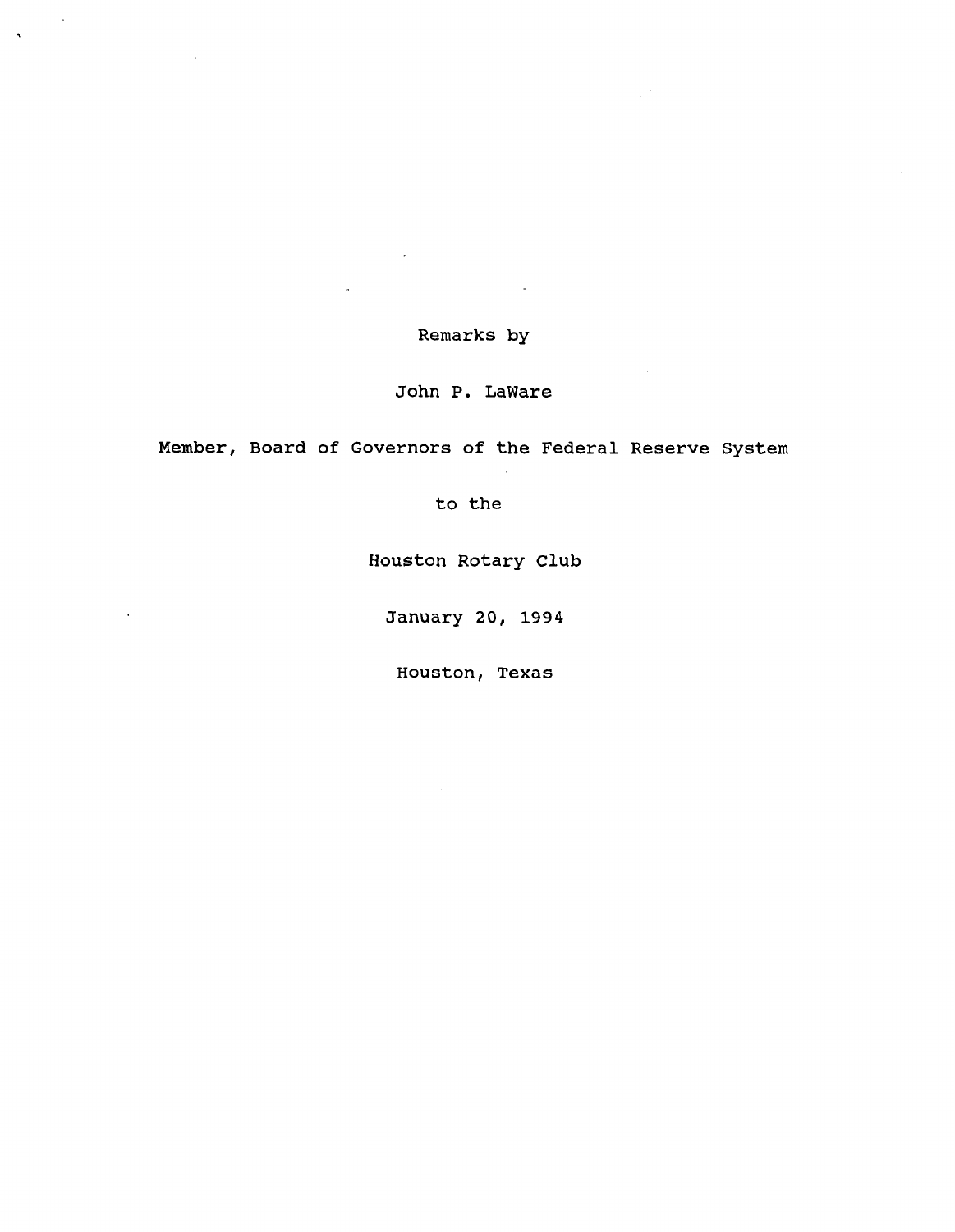**I am very pleased to be in Texas today to address the Houston Rotary Club. I intend to begin by briefly reviewing the performance of the economy last year and, on the basis of that review, offer a few comments on the economic outlook for the coming year. I will then turn to a very important issue on which I am spending a good deal of my time these days. I refer to the Treasury's proposal to consolidate federal supervision of the banking system into a single federal agency. As you may be aware, the Federal Reserve is strongly opposed to that proposal. Accordingly, after consultation with my colleagues, I have advanced an alternative that would keep the Federal Reserve directly involved in the supervision of banking organizations and avoid other serious drawbacks in the Treasury's proposal. At the same time, I believe my proposal would achieve most, if not all, of the benefits of the Treasury's scheme.**

**-o-**

**The economy ended 1993 on a relatively strong note. Following a weak first half of the year, growth picked up to a three percent annual rate in the third quarter and appears to have accelerated further in the fourth quarter. The consensus view of economists, I understand, is that the pace was about four percent or a bit higher. If that estimate proves to be close to the mark, the growth rate for the year will be about two and a half percent, in line with the relatively modest pace set in earlier years of the current recovery.**

**That pace of advance, relatively slow compared with earlier periods of economic recovery, is the result of a number**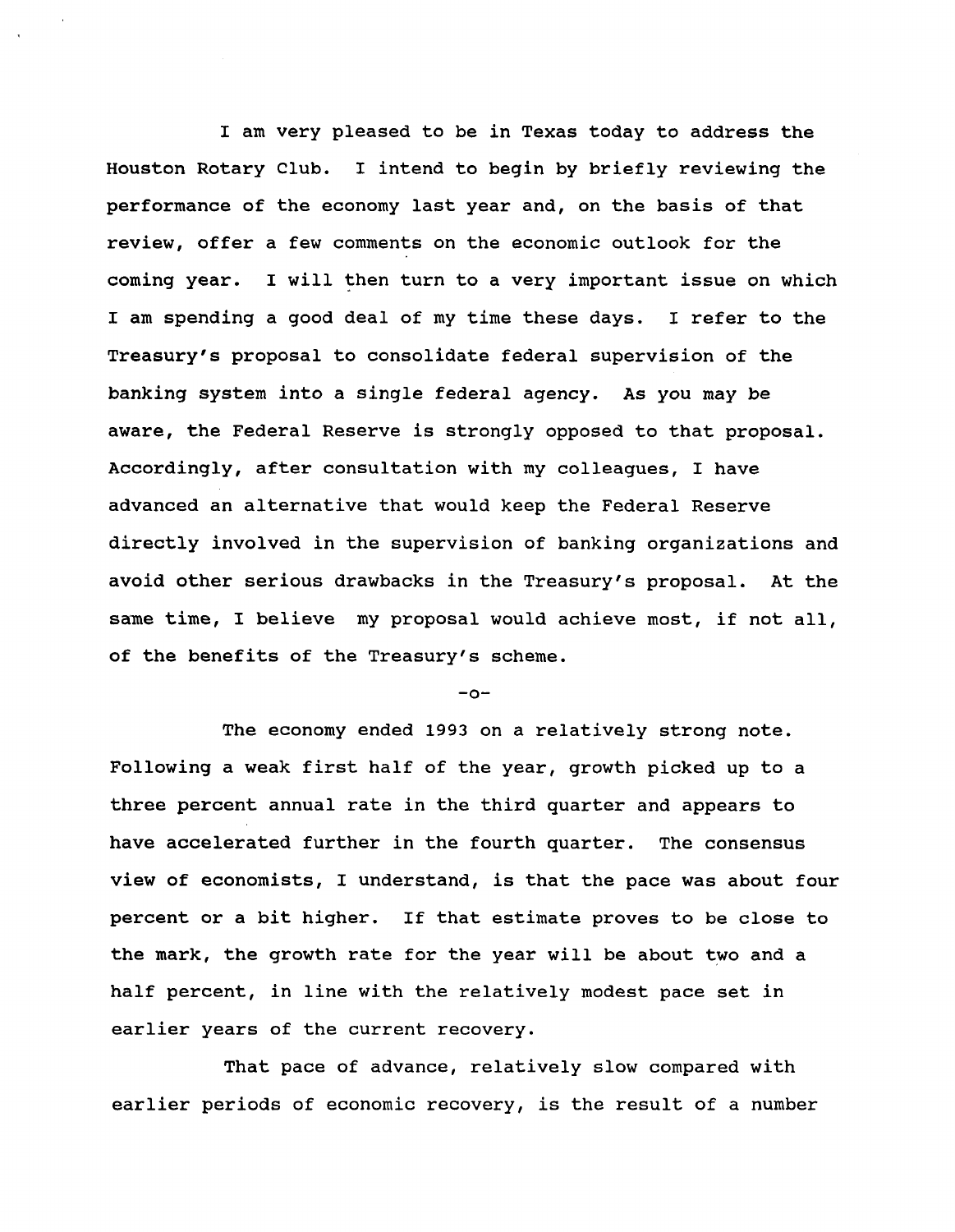**of factors that have dampened the current rebound in economic activity. Many of these factors reflect corrections of imbalances from the 1980s. They include efforts by businesses and consumers to reduce debt and restructure their balance sheets, greatly diminished activity in the commercial real estate sector because of past overbuilding, and a credit crunch in certain regions where banking institutions reacted to substantial losses in their loan portfolios that began to show through clearly in the late 1980s and beyond.**

**Other factors have also worked to mitigate the strength of the recovery. Businesses have found it necessary to continue to down-size their work forces and to cut other costs to improve their ability to compete here and abroad. Reductions in defense spending have also caused costly transitions for firms and individuals involved with that sector of the economy. All of these developments heightened consumer anxiety, particularly with respect to long-term prospects in the job market. Cyclical weaknesses in the economies of our key trading partners, including Canada, Germany, the U.K. and Japan with obvious implications for the growth of exports, have been another important factor responsible for the relatively slow recovery.**

**There are signs, however, that the negative effects of at least some of these factors are waning, while more positive forces are gaining momentum. First, and from the perspective of a central banker, perhaps most importantly, inflationary pressures eased a bit further last year. The steady success in**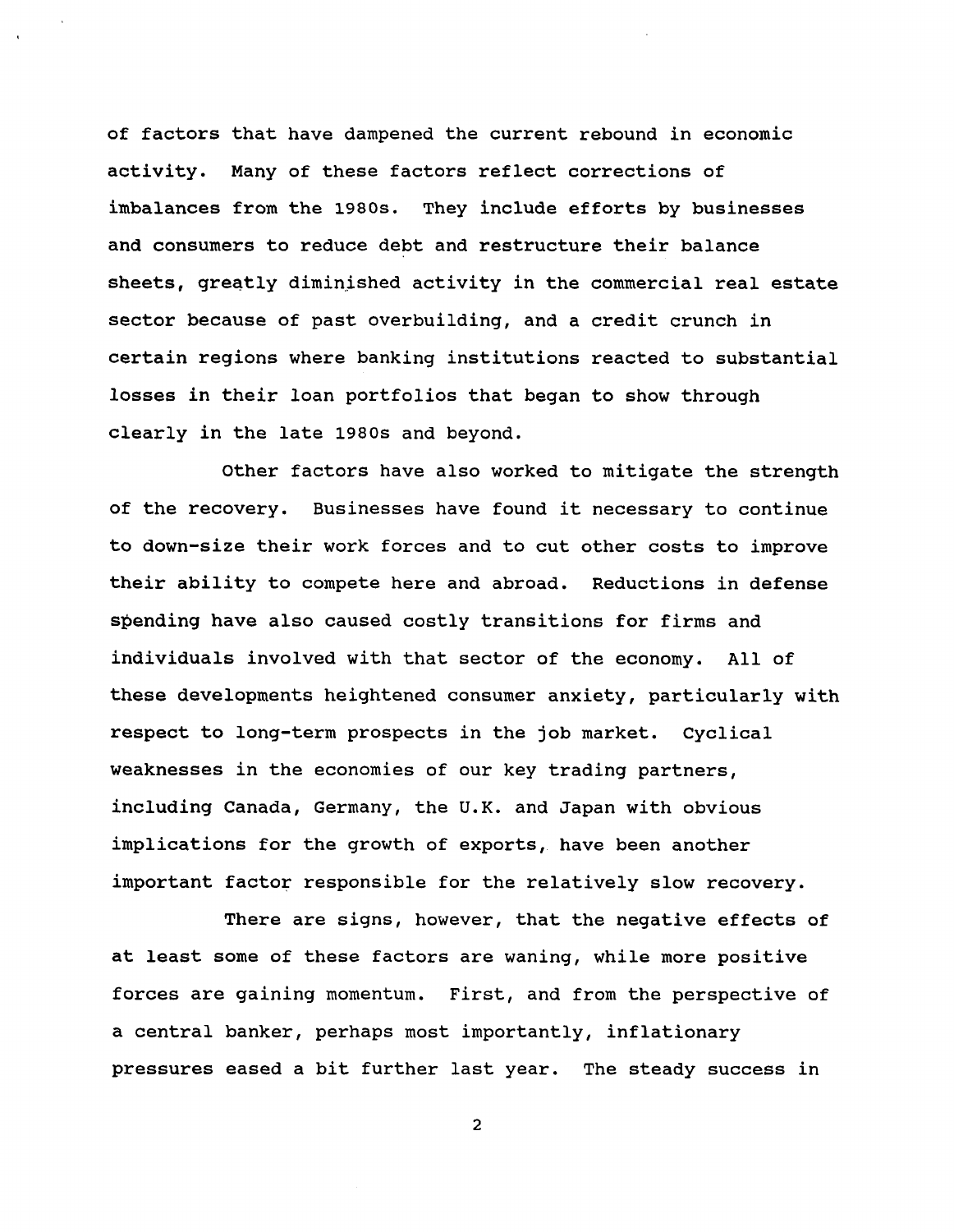**bringing inflation under control in recent years has been of prime importance in promoting the economic recovery as it reinforced confidence in the fundamental stability and fairness of our economic system.**

**Low inflation has also paid another major dividend in the form of the lowest U.S. interest rates in two decades. Consumers have seen their mortgage costs decline substantially either through a decline in rates paid on adjustable-rate mortgages or through refinancings. Businesses have also benefited not only by refinancing their maturing and callable debt at lower rates, in markets made more attractive by lower interest rates but also by issuing significant amounts of new equity. These actions have helped both businesses and consumers strengthen their balance sheets and have stimulated spending on new homes, autos, machinery and equipment.**

**Low rates have also had a salutary effect on the nation's banking system. As rates have fallen over the past three years, banks have been able to widen their interest margins and at the same time make substantial progress in working through their problem loan portfolios. During 1993, these events enabled the banking industry to exceed its 1992 record performance in just the first nine months. That, together with favorable capital markets conditions, allowed the industry to strengthen its capital base through retained earnings and new issues. Banks are now in a very solid position to provide credit when demand for loans picks up.**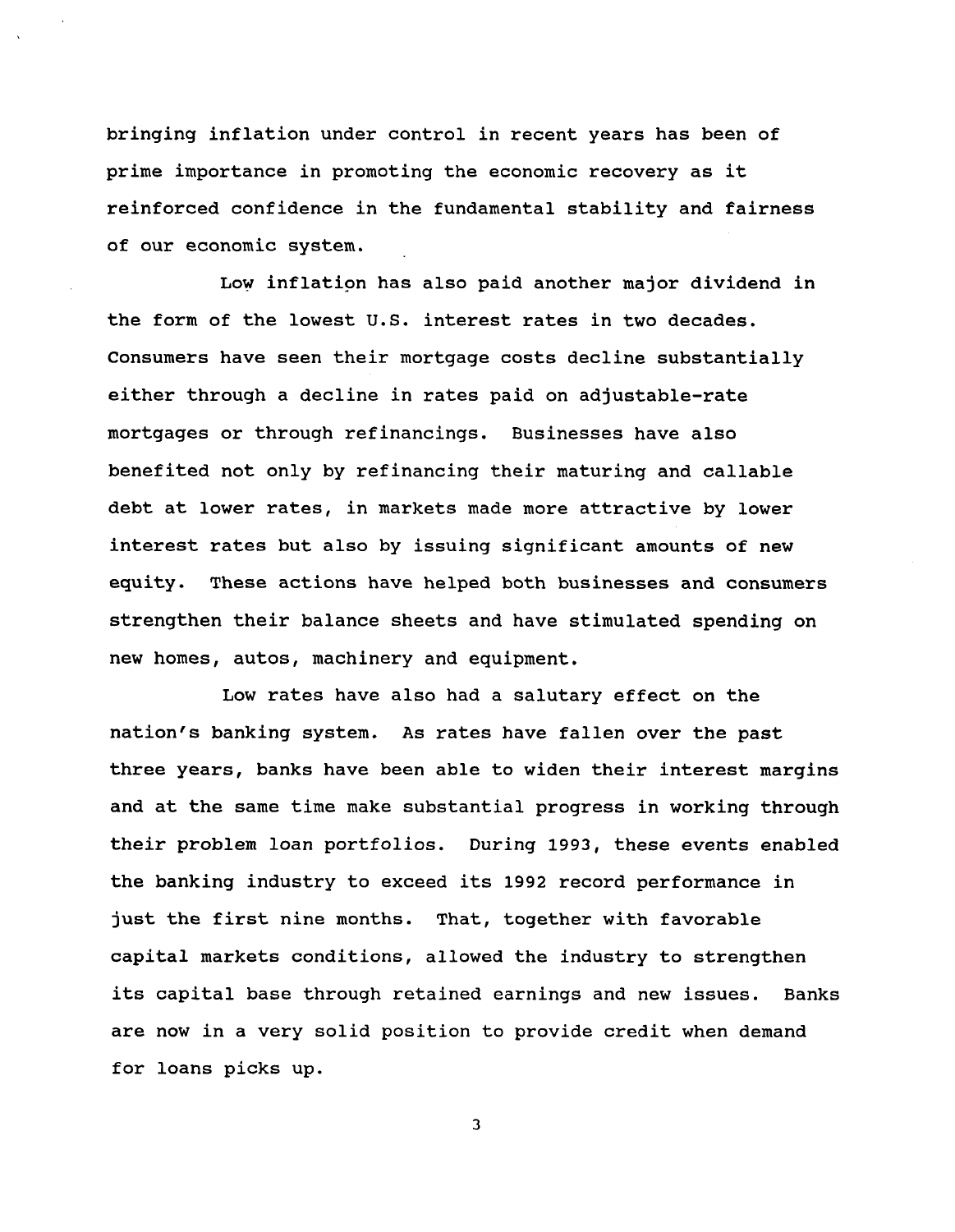**On balance then, these factors just reviewed combined to produce another year of moderate economic growth that not only lifted incomes but also provided over two million new jobs. And all this was accomplished with inflationary pressures not only held in check, but actually reduced to some extent. There are a number of indicators that suggest that growth is continuing in the current quarter, though perhaps not at as brisk a pace as the fourth quarter of 1993, now estimated by some to have been five percent in terms of real GDP. Favorable indications are new orders for manufactured goods, automakers' assembly schedules and durable goods production in the fourth quarter. Housing starts are also favorable. Indicators of consumer sentiment also suggest that consumers will support further growth in the economy. Retail sales are up. Taking all these factors into account, I think it safe to conclude that the economy will continue a pattern of modest non-inflationary growth in 1994. I would expect real GDP to grow at a rate of 3-3.5 percent for the year with inflation edging down to 2.5 percent barring any surprises.**

**The downside risks relate to job anxiety created by further corporate re-engineering and defense cutbacks. There are also the possible dampening effects of higher taxes and the remaining uncertainties about the Administration's health care proposal and how it will be financed. These are real concerns, but hard to quantify in the current environment.**

**-o-**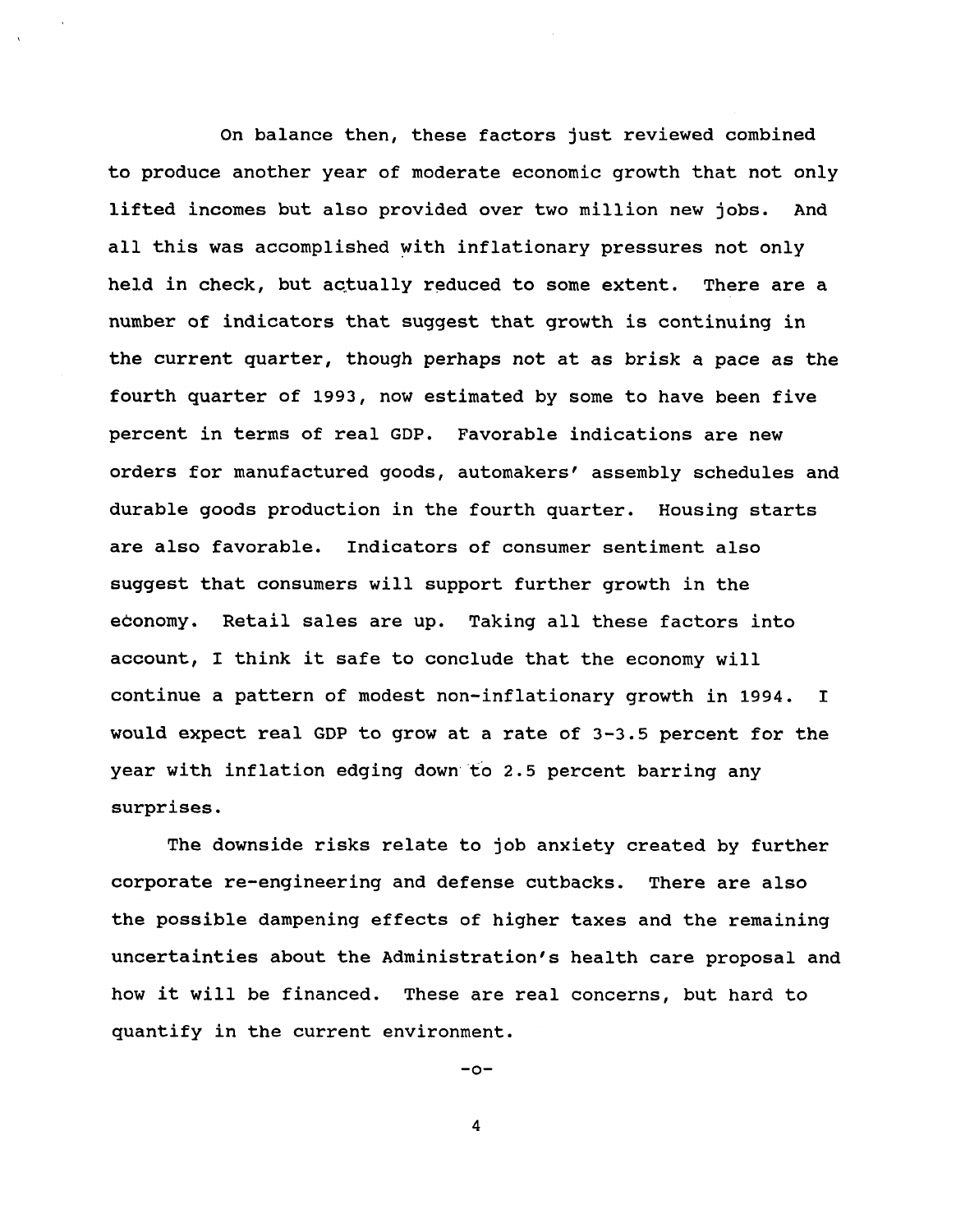**I would like to turn now to the subject of reform of the bank regulatory structure and the Administration's proposal for creating a single, monolithic regulator for the banking system. Let me say at the outset that I find it disturbing that the issue of consolidating the regulatory agencies is at the top of the current banking legislative agenda. There are other banking reforms that would have more profound and salutary effects on modernizing our financial system, while relieving the regulatory burden on banks.**

**In particular, there is a great need to repeal antiquated laws that prevent banks from efficiently competing in the broader financial services area. Banks should be permitted to offer a broad range of securities and insurance products, provided they have the financial strength and management ability to carry out these activities in a safe and sound manner. There is no reason to think that they would not be able to do so. Such multi-purpose financial institutions have been successfully operating in Europe for years without major incident. Along these lines we need to give serious consideration to a zero-based reassessment of our financial system. We should in my opinion, not only permit but encourage the integration of our financial system to permit affiliation under common ownership of financial institutions of all kinds in order to remain competitive with a rapidly integrating financial system in other countries.**

**There is a compelling need to allow banks to branch on an interstate basis. Interstate banking, through the holding**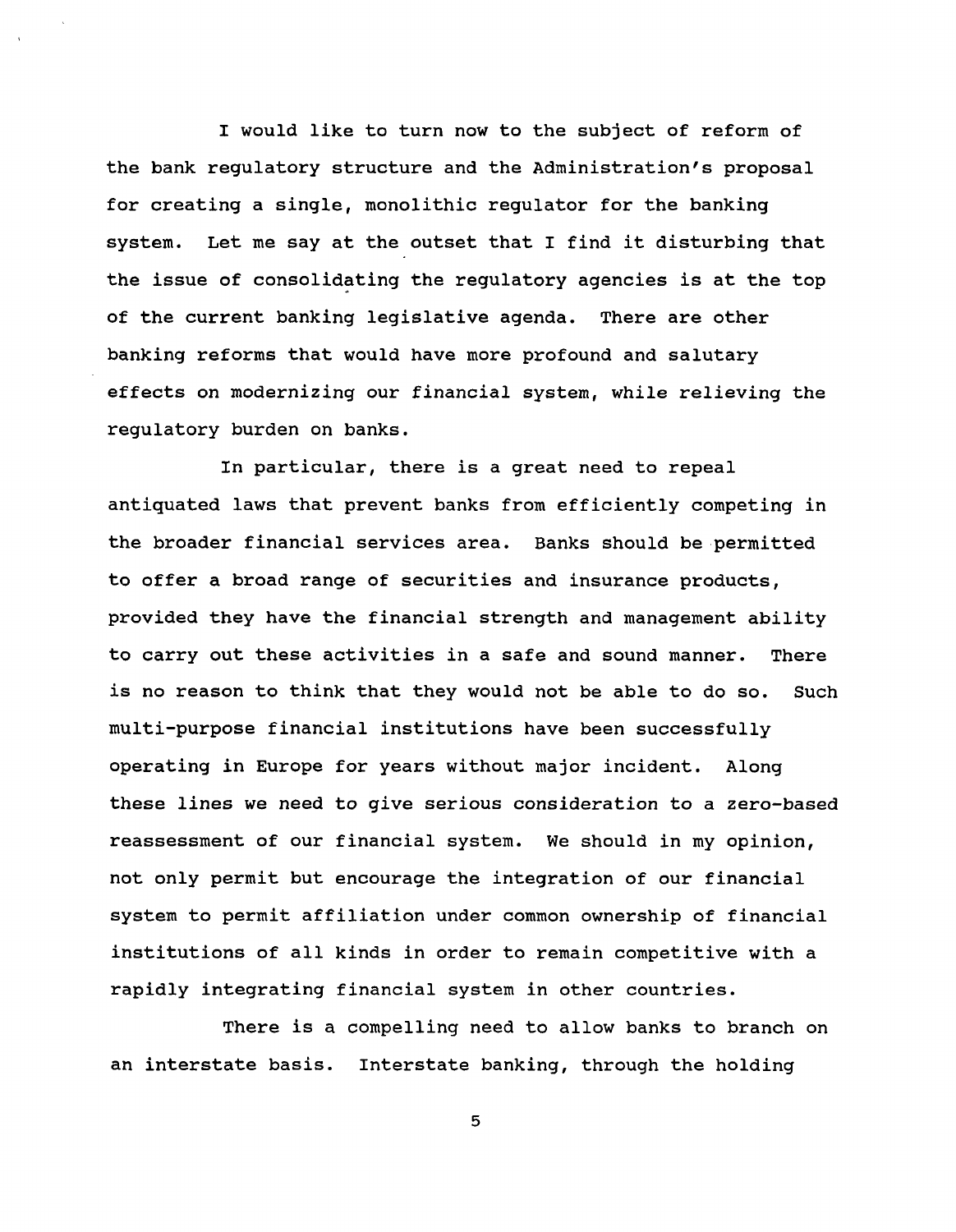**company structure, is already a fact of life in the United States. In that established context it makes no sense to prohibit organizations that wish to do business across state lines from having the choice of selecting the organizational arrangement that they believe will best enable them to serve the needs of their customers while minimizing their operating costs.**

**Another piece of needed legislative reform would be the lifting of burdensome regulations that are mandated by statute. For example, there are important sections of the Federal Deposit Insurance Corporation Improvement Act that, while wellintentioned, tend to result in an inappropriate and unnecessary micro-management of the way banks conduct their day-to-day activities. Even a cursory review of that onerous statute would suggest a myriad of opportunities.**

**With those points made, let me now turn to the regulatory restructuring proposal put forward by the Treasury. To begin with, my colleagues and I share the view of the U.S. Treasury that there is need for reform. The current regulatory structure of four separate agencies supervising insured depository institutions undeniably results in duplicative examinations and overlapping responsibilities that are not only burdensome and inefficient but terribly confusing to the banks. Something should be done to correct this situation. Actually, the current environment, with its particular sensitivity to the costs and burdens of government regulation, perhaps offers an especially good opportunity to achieve that end and I sense that**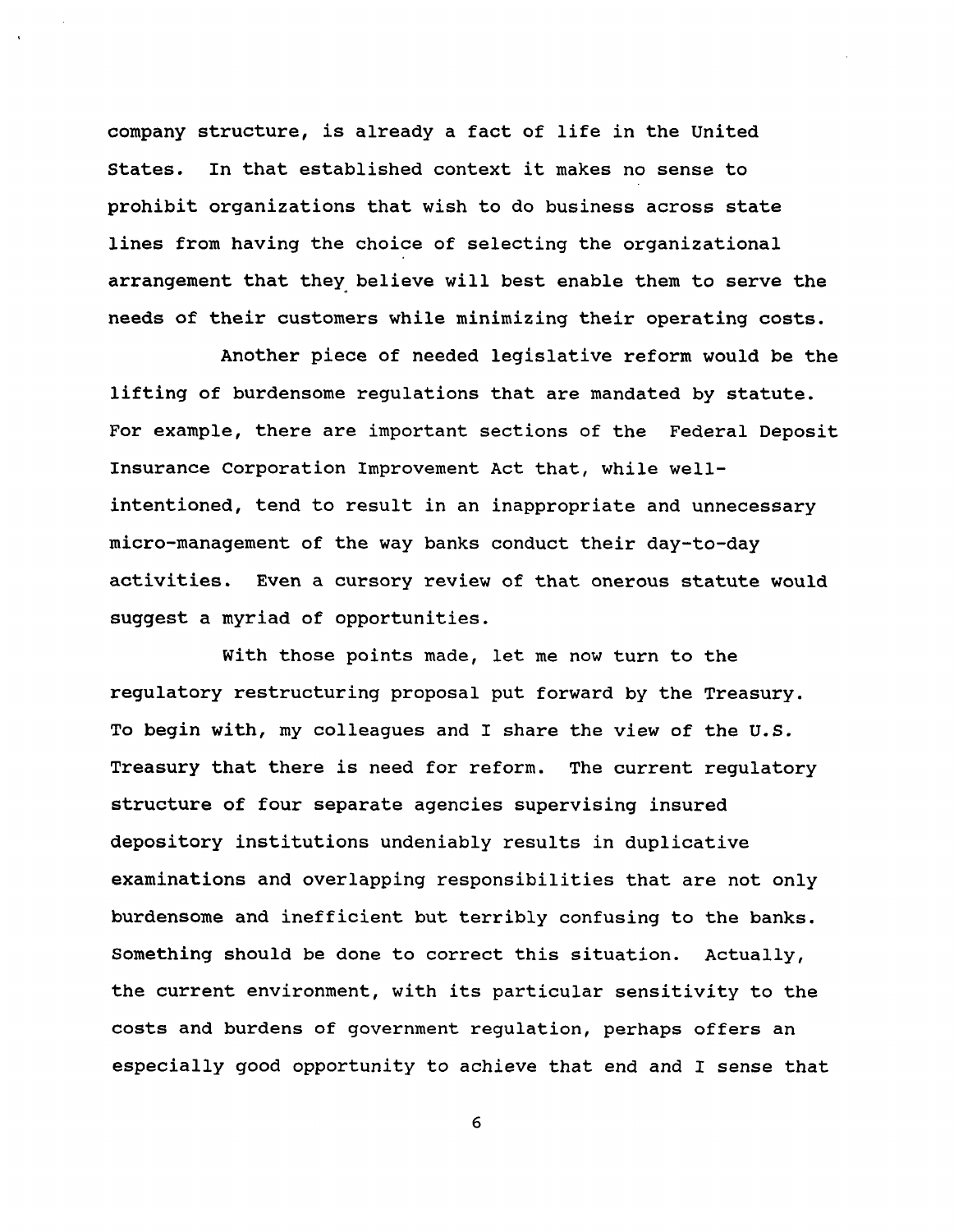**Congress is willing to act favorably if offered a rational proposal.**

**The Treasury's proposal to address the shortcomings I have just cited would combine the authority currently vested in the four bank and thrift regulators — that is, the Office of the Comptroller of the Currency (OCC), the Federal Reserve, the FDIC and the Office of Thrift Supervision (OTS) — into a single agency. On the surface, the proposal has a seductive appearance of simplicity and enlightened government reform. Closer examination, however, reveals that it is seriously flawed.**

**That proposal, by removing the Federal Reserve from the bank supervision process, would seriously compromise the central bank's ability to carry out its responsibilities for resolving crisis situations in the financial system and to formulate and conduct monetary policy. My colleagues and I believe that a daily hands-on involvement in supervisory matters is essential if we are to be able to move quickly and effective to deal with financial crises when they arise. In a time of financial crisis there is no leisure to study someone else's analyses. The central bank must move quickly and decisively, often in a matter of hours. Penn-Central, Drexel, the 1987 market crash, and the S&L runs in Maryland and Ohio are good examples.**

**We also believe that the Federal Reserve adds important value to bank supervision because it brings to the process a unique perspective gained from carrying out our other central bank responsibilities. I believe the framers of the Federal**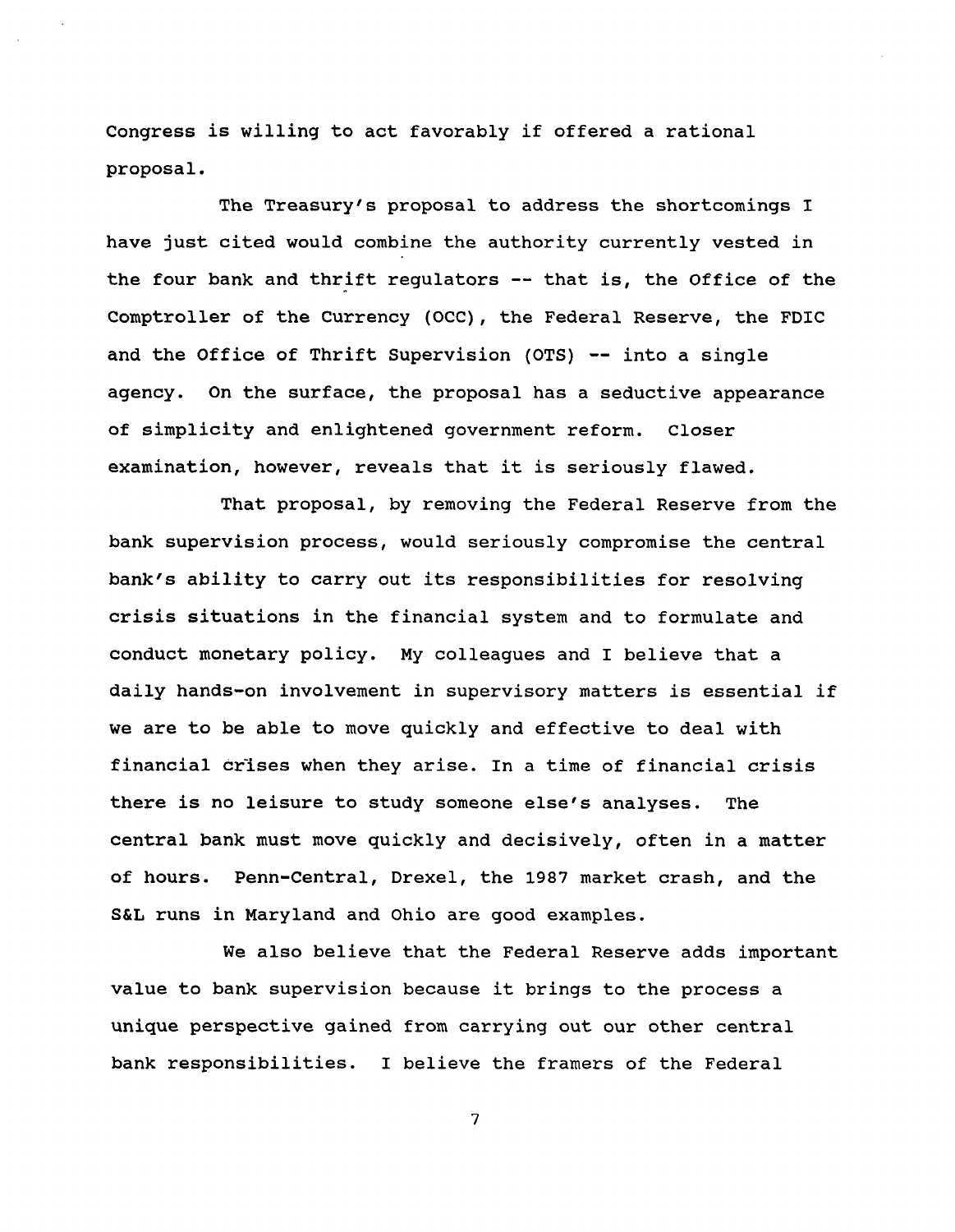**Reserve Act recognized the important synergies to be gained from having the central bank actively and directly involved in bank supervision. In the Act's preamble they wrote that one of its purposes was, "to establish a more effective supervision of banking in the United States." That says it all.**

**Another serious flaw in the Treasury's proposal is that the single regulator would result in unintended but seriously adverse consequences. As Chairman Greenspan has noted, a monopoly regulator would surely become entrenched and inflexible — as has proven to be the case with other monopolies. And that inflexibility would be all the more worrisome because the regulator would not have responsibility for economic stabilization. Thus, it might well be inclined to swing between extreme toughness and ease as it reacted to cyclical complaints. Such swings in supervisory policy could tend to exacerbate instabilities in the economy. A review of one agendy's S&L supervision is illustratsive of this point.**

**The establishment of a single federal regulator would undermine our traditional dual banking system. Indeed, without a choice of federal regulators, the dual banking system would become merely an historical artifact. Under a single regulator the opportunity for useful regulatory experiment and the safetyvalve protection against inflexible supervisory policies would be lost.**

**In short, it is important that the central bank, with its responsibilities for economic stabilization and crisis**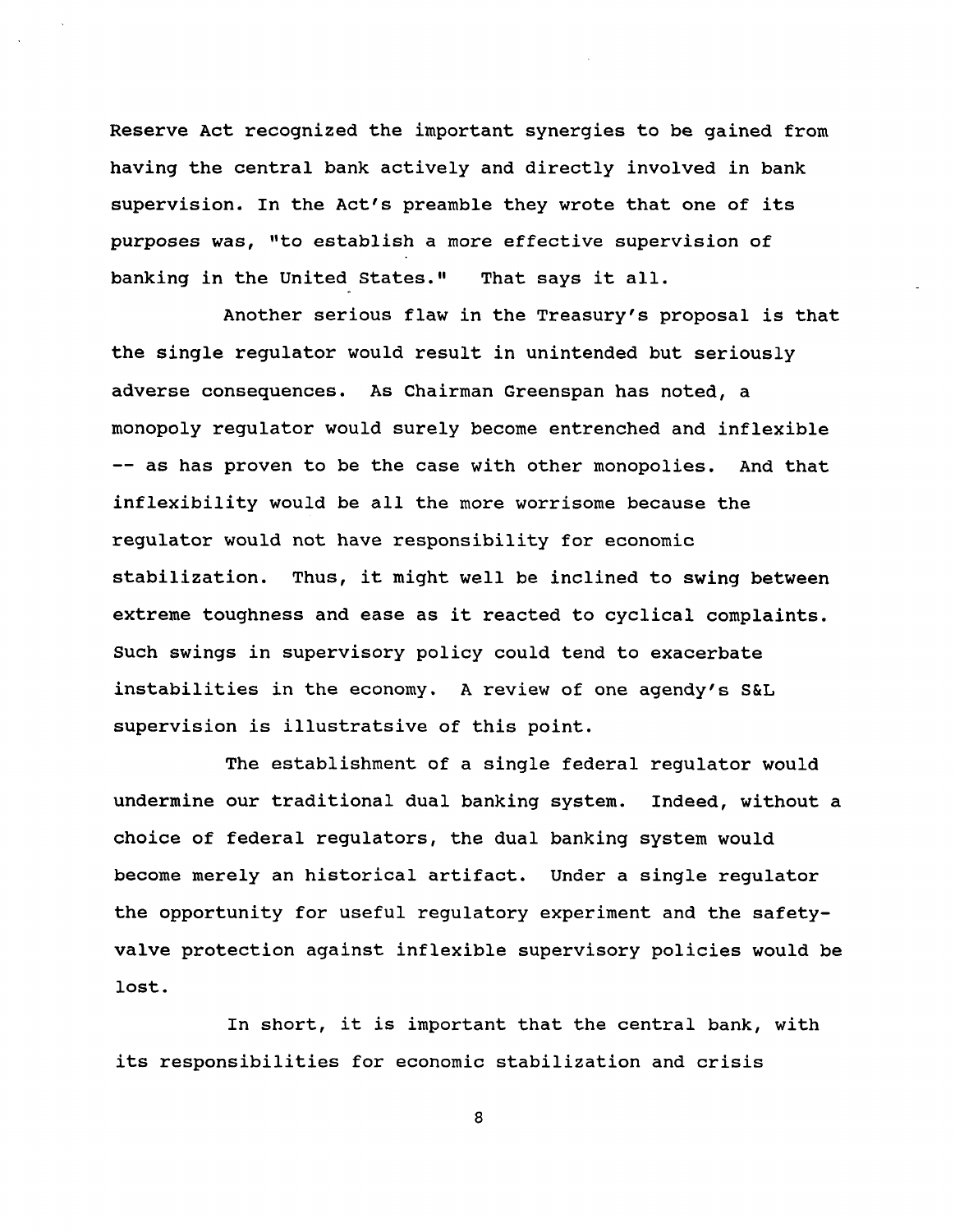**management, have a significant and meaningful role in bank supervision. While some consolidation of the banking agencies is appealing creating only one supervisory agency could produce inefficiency and rigidity and ultimately destroy the role of states in bank supervision under a system which has served the country well for 131 years. Incidentally, we would oppose a single regulator even if it were the Federal Reserve.**

**Taking these points into account, I have developed, in close consultation with my colleagues at the Board, a proposal that I believe will achieve most, if not all, of the goals of the Administration's plan without having the adverse consequences that we see.**

**My proposal essentially consists of five components. First, merge the Office of Thrift Supervision and the Office of the Comptroller of the Currency as has already been recommended by many observers. Currently, they both report to Treasury. Second, remove the FDIC as an examiner of healthy institutions and focus its energies on the insurance function — that is, on assuring that the fund's financial strength is maintained through the collection of adequate premiums and by the prompt and costeffective resolution of failed banks and thrifts.**

**Third, reduce regulatory burden and duplication by having one, and only one banking agency, responsible for performing a comprehensive examination of each banking organization — that is a holding company parent as well as all its bank and nonbank subsidiaries. That change eliminates a**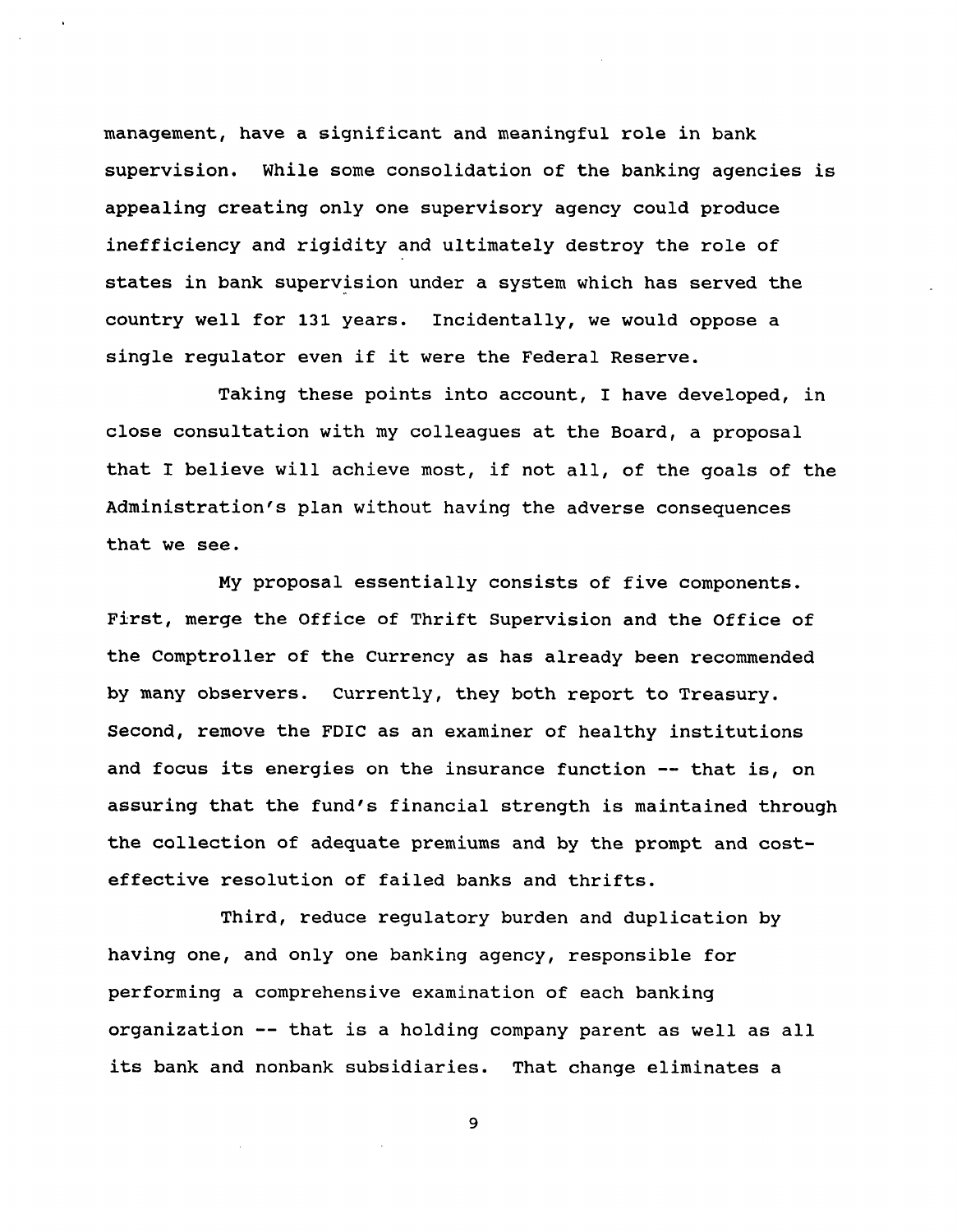**burden that many banking organizations find particularly objectionable. Responsibilities would be divided between the Federal Reserve and a newly formed Federal Banking Commission comprising the newly merged OCC and OTS. The Commission would examine any organization whose lead, or largest, depository institution is a national bank or thrift. The Federal Reserve would examine any institution whose lead bank is state chartered.**

**Fourth, make an exception to the rule of only one examining agency per banking organization in the case of a group of banking organizations that are particularly important to the stability of the financial system — 35 or so, perhaps. For those institutions, the Federal Reserve would conduct examination of the holding company and its nonbank subsidiaries, as it does now. Importantly, the insured depository institutions of these organizations would still be examined by only one of the two agencies depending on whether the lead bank has a federal or state charter.**

**Fifth, keep the Fed as the rulemaker for bank holding companies and the supervisor and regulator of foreign banks operating in the United States.**

**For insured depositories, the Banking Commission would write rules for national banks and thrifts while the Fed would write federal rules for state banks with the requirement that both agencies make their rules as mutually consistent as possible.**

**The key benefits of my proposal can be summarized as follows: First, it reduces the number of federal regulators from**